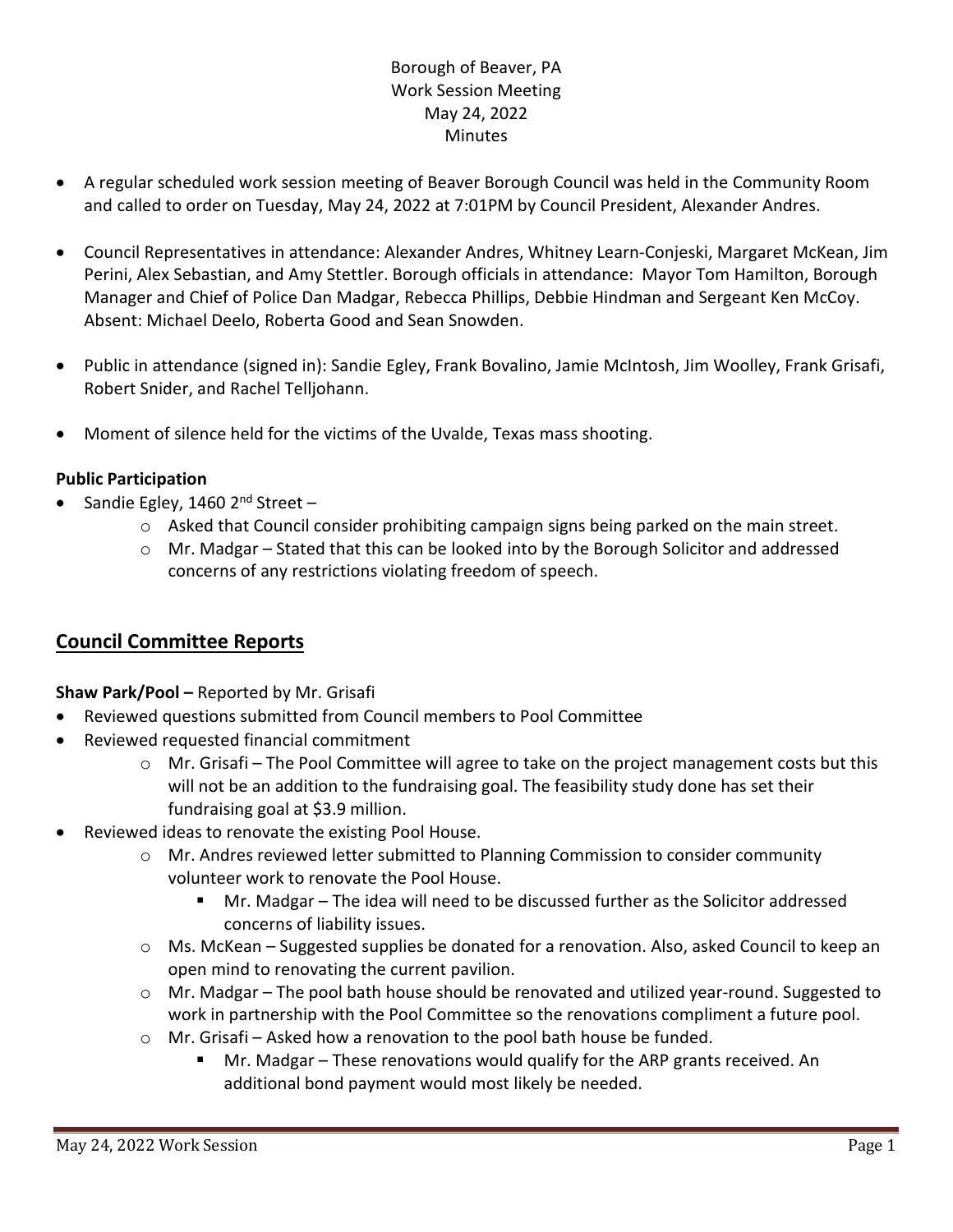- Mr. Perini Recommended the idea of digging a ½ acre, 10 to 12-foot-deep lake in Shaw Park instead of a pool. This could provide space that is cost effective to build and maintain.
	- $\circ$  Mr. Madgar The idea was discussed with the Borough Engineer who stated there would be DEP regulations and could attract different animals, birds and insects.
- Mr. Andres Amended Memorandum of Understanding will be voted on at the next Council Meeting.

## **Public Safety / Code Enforcement** – No report

**Finance –** No report

**Highways –** No report

#### **General Government –**

- Hometown Happenings Restaurant Weekend
	- o Jamie McIntosh, co-founder of Hometown Happenings (non- profit organization) has been hired by the Beaver Area Chamber of Commerce to plan events on their behalf and requested permission from Council to invite local breweries to serve alcohol at their upcoming event that spotlights local restaurants. The event is scheduled for June 17 – 18, 2022 and they expect to have one to three breweries/wine tasting at the event as well as live entertainment.
		- Discussed options of location to host the event.
		- Council had no reservations regarding the event. A motion will be made at the next Council Meeting to authorize.

**Recreation –** No report

# **Reports**

### **Manager/Secretary Report –** Reported by Mr. Madgar

- Vandalism at the Clark Park Memorial, a reward of \$500 is being offered to anyone to has information that leads to an arrest.
- Had a meeting with Brunner's, they will be raising their rates for trash pick up and recycling pickup. Trash is currently being paid for by residents and recycling is paid for by the Borough. Their rates have not been raised in 11 years. Will have final rates to report at the next Council Meeting.
- Vanport Township and Industry Borough have agreed to help fund the cost of new police laptops. Vanport agreed to \$10,000 and Industry agreed to \$16,000. Mr. Madgar thanked both of these communities for their support and partnership.
- The City of Beaver Falls has been discussing their interest in potentially purchasing two police vehicles from Beaver Borough. There will be a potential motion at the next Council Meeting to authorize.
- Police injury update, will be down an officer until the end of the year due to an injury.

**Mayor Hamilton** – No report

**Police Chief Madgar** – No report

**Fire Department –** Reported by Mr. Perini